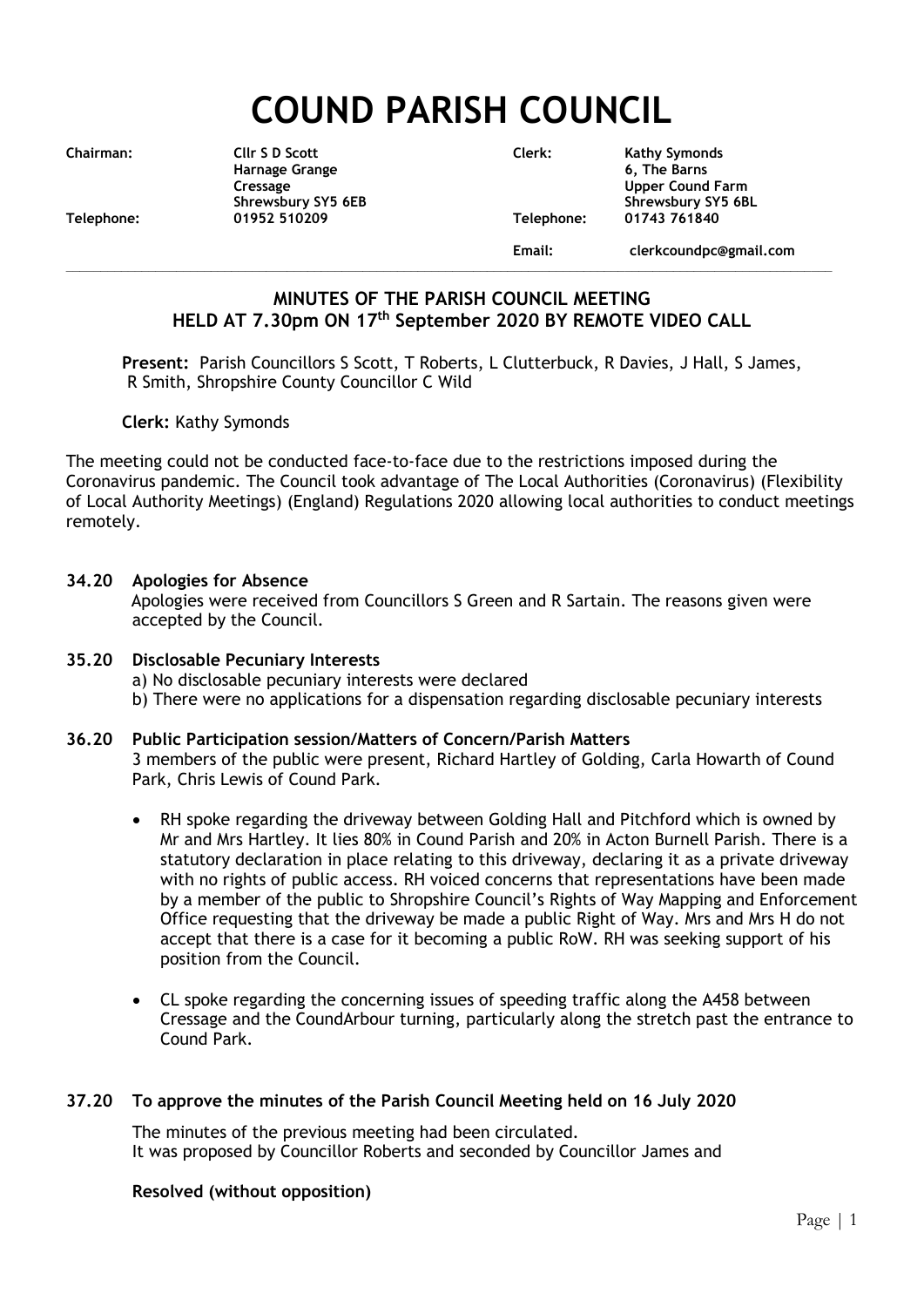That the minutes of the Parish Council Meeting held on 16 July 2020 be accepted as a true record.

The minutes were signed accordingly.

**38.20 Matters arising from the minutes of the Parish Council Meetings of 16 July 2020** No matters arising.

## **39.20 To receive report from Shropshire Councillor**

Cllr Wild spoke regarding the two issues that had been brought to the public session.

- There has to be a 'bottom up' approach to dealing with speed limit issues. The first stage is to gather real evidence of the problem. This can be done by requesting Shropshire Council (SC) to lay a 'speed strip' which will create a record of what kinds and volumes of traffic are using the road and at what speed. This information can be collated by SC and taken back to Rod Lake, Traffic Management Adviser of West Mercia requesting appropriate action. The Police control the speed of all 'A' roads.
- The driveway between Golding Hall and Pitchford is not marked on the Shropshire Definitive Map as a RoW. The Definitive Map is the legal record of current RoWs but it is subject to amendment via a legal process. Claims by the public to add other routes as RoWs are regularly made via the Access Mapping and Enforcement Team at SC. This team gathers evidence of usage of a possible RoW over a period of time, and affected landowners and the public are give the opportunity to make representations before a legal order is made. That is the process that is currently happening in relation to the Golding to Pitchford route in question.

## **40.20 To receive the defibrillator audit check for the period**

Councillor Roberts had performed the audit checks for the period up to  $11<sup>th</sup>$  September 2020. There were no issues to report.

## **41.20 Current Year Financial matters**

#### **To approve outstanding accounts for payment Authorised Payments for Aug/Sept 2020 from Treasurers' Account**

| Date       | Payee                        | Description                                 | Amount |
|------------|------------------------------|---------------------------------------------|--------|
| 17/09/2020 | Mrs KJ Symonds               | Clerk's expenses<br>Aug/Sept                | 48.39  |
| 17/09/2020 | <b>Hutchinson Groundcare</b> | Aug/Sept 20<br>Environmental<br>maintenance | 367.42 |
| 17/09/2020 | Mrs KJ Symonds               | Clerk's Salary Aug/Sept<br>2020             | 410.80 |
| 17/09/2020 | <b>HMRC</b>                  | PAYE on Clerk's salary<br>Aug/Sept 2020     | 102.80 |
|            |                              | <b>Total</b>                                | 929.41 |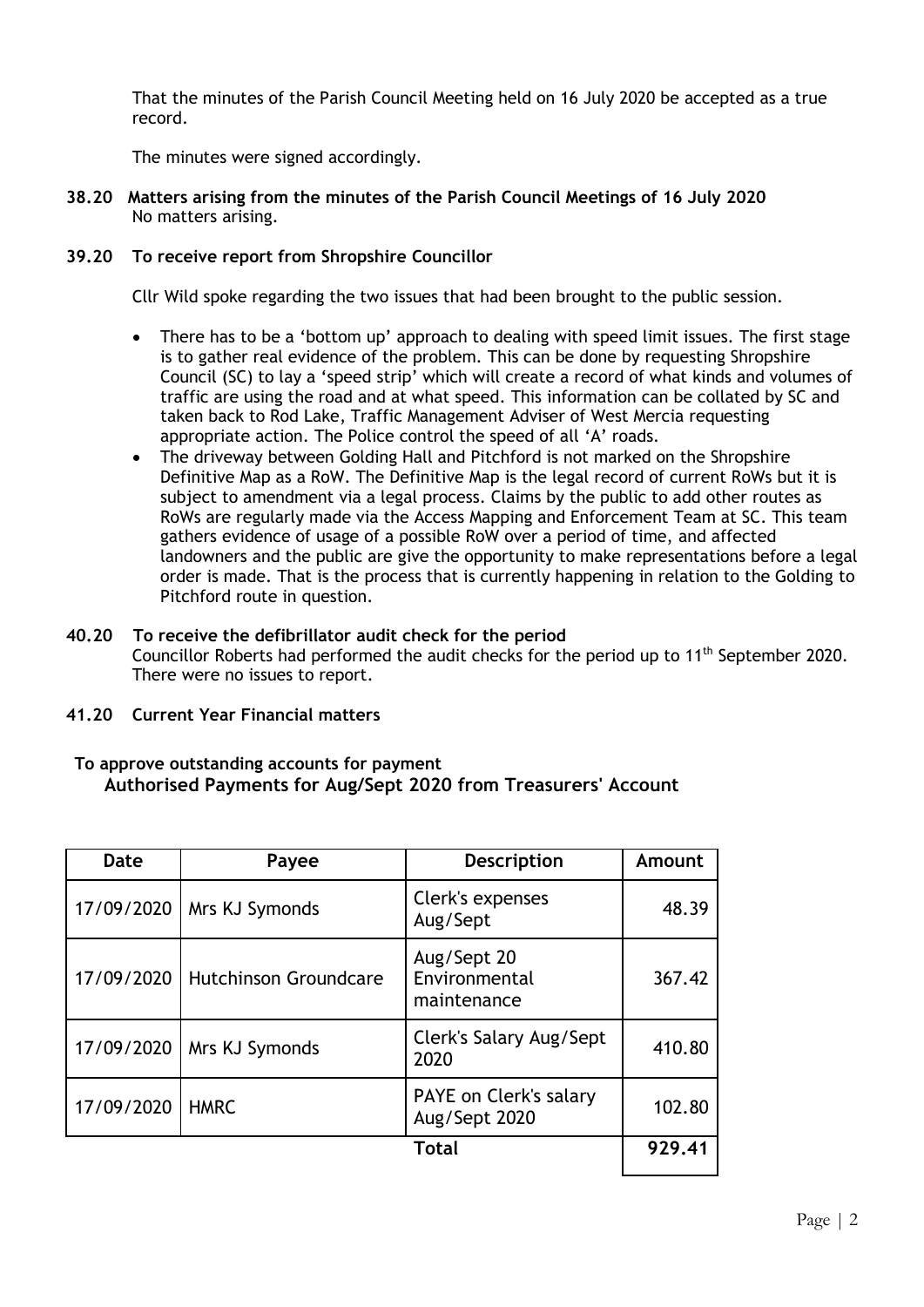It was proposed by Councillor Hall and seconded by Councillor Roberts and

## **Resolved (without opposition)**

**that the above accounts be approved for payment.**

#### **b) Bank reconciliation to 12 September 2020**

The bank was reconciled at £8,045.45, being the online banking balances on the date the meeting Agenda was prepared. The bank reconciliation was agreed and signed by the Chairman.

## **42.20 Planning**

**1. Decisions to note:** 

## **a) Ref: 20/02489/AMP**

Address: 4 Cound Moor Shrewsbury Shropshire SY5 6BB Proposal: Amendments to planning permission 19/04434/FUL - Removing the external louvres to the South Elevation and the planting grid to form green roof, the roof covering will remain the dark grey single ply membrane finish. Validated date: 26 June 20 Decision: Permission granted 22 July 20

## **b) Ref: 20/02952/DIS**

Address: 4 Cound Moor Shrewsbury Shropshire SY5 6BB Proposal: Discharge of conditions 3 (Materials) and 4 (External Joinery) associated with planning application 19/04434/FUL Status: Discharge part approved 02 Sept 20

# **2. Planning applications for consideration**

# **a) Ref: 20/03621/DIS**

Address: Yew Tree Cottage, Upper Cound, Shrewsbury, SY5 6AS Proposal: Discharge of conditions 1 to 17 associated with planning numbers 19/02585/FUL and 19/02586/LBC Status: pending consideration Validated: 09 Sept 20

**No objection nor comment was recorded on this planning application**

#### **43.20 Correspondence**

- Cllr Sartain had reported that a complaint had been made by a local resident regarding the speed of tractors on the road by the Church and Guildhall. The contractor responsible had been contacted.
- The Clerk was copied in on an email regarding flooding in Upper Cound due to run-off from local fields down Golding Lane and the drains being blocked during recent heavy rainfall. The drains have now been cleared and the problem alleviated.
- Re Poppy Day service information from the Royal British Legion. Cllr Roberts said that no arrangements had been finalised as yet. The poppy wreath purchased last year will be used again this year, and the £50 contribution to the RBL will be made as per the budget. **Clerk to action.**
- Correspondence from the Lord-Lieutenant of Shropshire regarding thanking those who have supported the county during the Covid 19 pandemic.